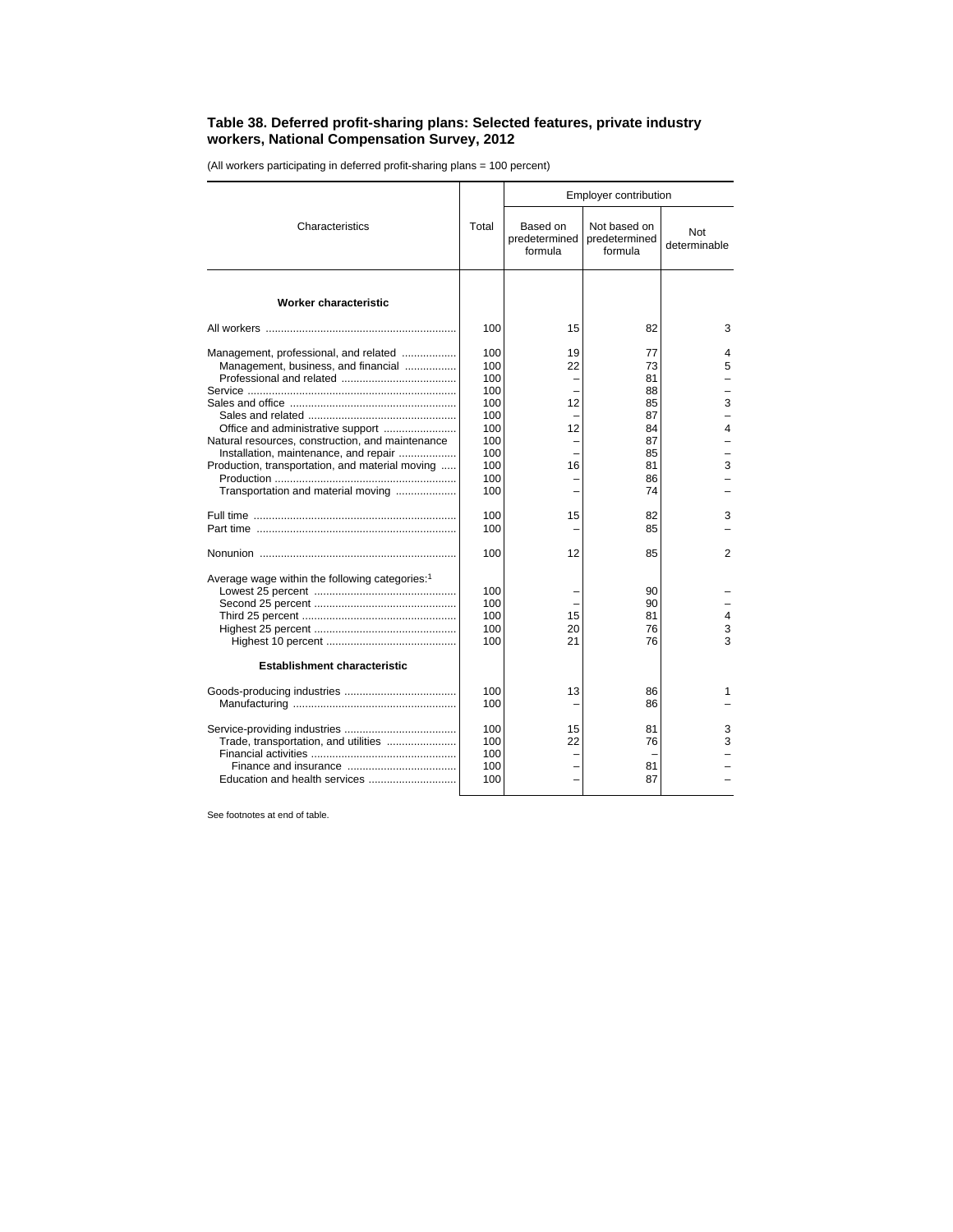## **Table 38. Deferred profit-sharing plans: Selected features, private industry workers, National Compensation Survey, 2012—Continued**

(All workers participating in deferred profit-sharing plans = 100 percent)

|                                                                                                                                | Allocation formula     |                             |                                              |                                        |                                                 |       |                                |
|--------------------------------------------------------------------------------------------------------------------------------|------------------------|-----------------------------|----------------------------------------------|----------------------------------------|-------------------------------------------------|-------|--------------------------------|
| Characteristics                                                                                                                | Equally<br>distributed | Proportional<br>to earnings | Proportional<br>to employee<br>contributions | Based on<br>earnings<br>and<br>service | Based on<br>earnings and<br>unit<br>performance | Other | Not<br>determinable            |
| <b>Worker characteristic</b>                                                                                                   |                        |                             |                                              |                                        |                                                 |       |                                |
|                                                                                                                                |                        | 74                          | 7                                            | 9                                      |                                                 |       | 6                              |
| Management, professional, and related<br>Management, business, and financial                                                   |                        | 69<br>64<br>74<br>84        |                                              |                                        |                                                 |       | p<br>Δ<br>11                   |
| Office and administrative support<br>Natural resources, construction, and maintenance                                          |                        | 79<br>67<br>84<br>53        |                                              | 10<br>$\overline{7}$                   |                                                 |       | 6<br>11<br>3<br>12             |
| Installation, maintenance, and repair<br>Production, transportation, and material moving<br>Transportation and material moving |                        | 63<br>77<br>80<br>73        |                                              | $\overline{\phantom{0}}$               |                                                 |       | 5<br>8<br>$\overline{4}$<br>13 |
|                                                                                                                                |                        | 76<br>53                    | 7                                            | 8                                      |                                                 |       | 6<br>15                        |
|                                                                                                                                |                        | 75                          | 7                                            | 9                                      |                                                 |       | 5                              |
| Average wage within the following categories: <sup>1</sup>                                                                     |                        | 73<br>78<br>73<br>73<br>68  | 13                                           | 9                                      |                                                 |       | 15<br>7<br>7<br>3<br>3         |
| <b>Establishment characteristic</b>                                                                                            |                        |                             |                                              |                                        |                                                 |       |                                |
|                                                                                                                                |                        | 73<br>75                    |                                              |                                        |                                                 |       | $\overline{7}$                 |
| Trade, transportation, and utilities                                                                                           |                        | 75<br>69<br>90<br>92<br>82  | 8                                            | 7                                      |                                                 |       | 6<br>10<br>2<br>3              |

See footnotes at end of table.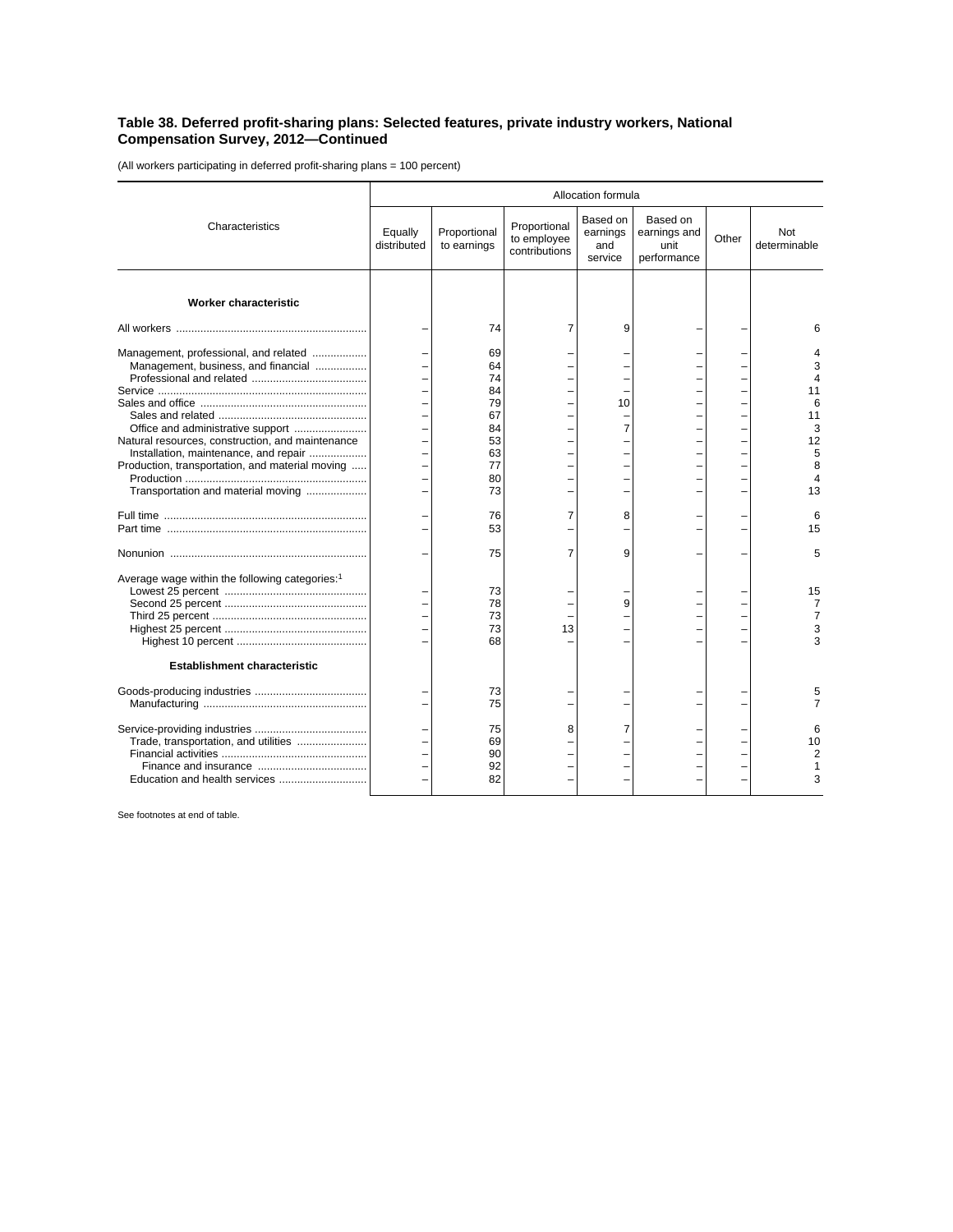## **Table 38. Deferred profit-sharing plans: Selected features, private industry workers, National Compensation Survey, 2012—Continued**

(All workers participating in deferred profit-sharing plans = 100 percent)

| Characteristics |     | Employer contribution                |                                          |                     |  |  |
|-----------------|-----|--------------------------------------|------------------------------------------|---------------------|--|--|
|                 |     | Based on<br>predetermined<br>formula | Not based on<br>predetermined<br>formula | Not<br>determinable |  |  |
|                 |     |                                      |                                          |                     |  |  |
|                 | 100 | 12                                   | 87                                       |                     |  |  |
|                 | 100 |                                      | 86                                       |                     |  |  |
|                 | 100 |                                      | 89                                       |                     |  |  |
|                 | 100 | 17                                   | 78                                       | 5                   |  |  |
|                 | 100 |                                      | 87                                       |                     |  |  |
|                 | 100 | 30                                   | 66                                       | 4                   |  |  |
| Geographic area |     |                                      |                                          |                     |  |  |
|                 | 100 |                                      | 81                                       |                     |  |  |
|                 | 100 | 9                                    | 89                                       | 2                   |  |  |
|                 | 100 |                                      | 70                                       |                     |  |  |
|                 | 100 |                                      | 83                                       |                     |  |  |
|                 | 100 |                                      | 83                                       |                     |  |  |
|                 | 100 |                                      | 80                                       |                     |  |  |
|                 | 100 |                                      |                                          |                     |  |  |

See footnotes at end of table.